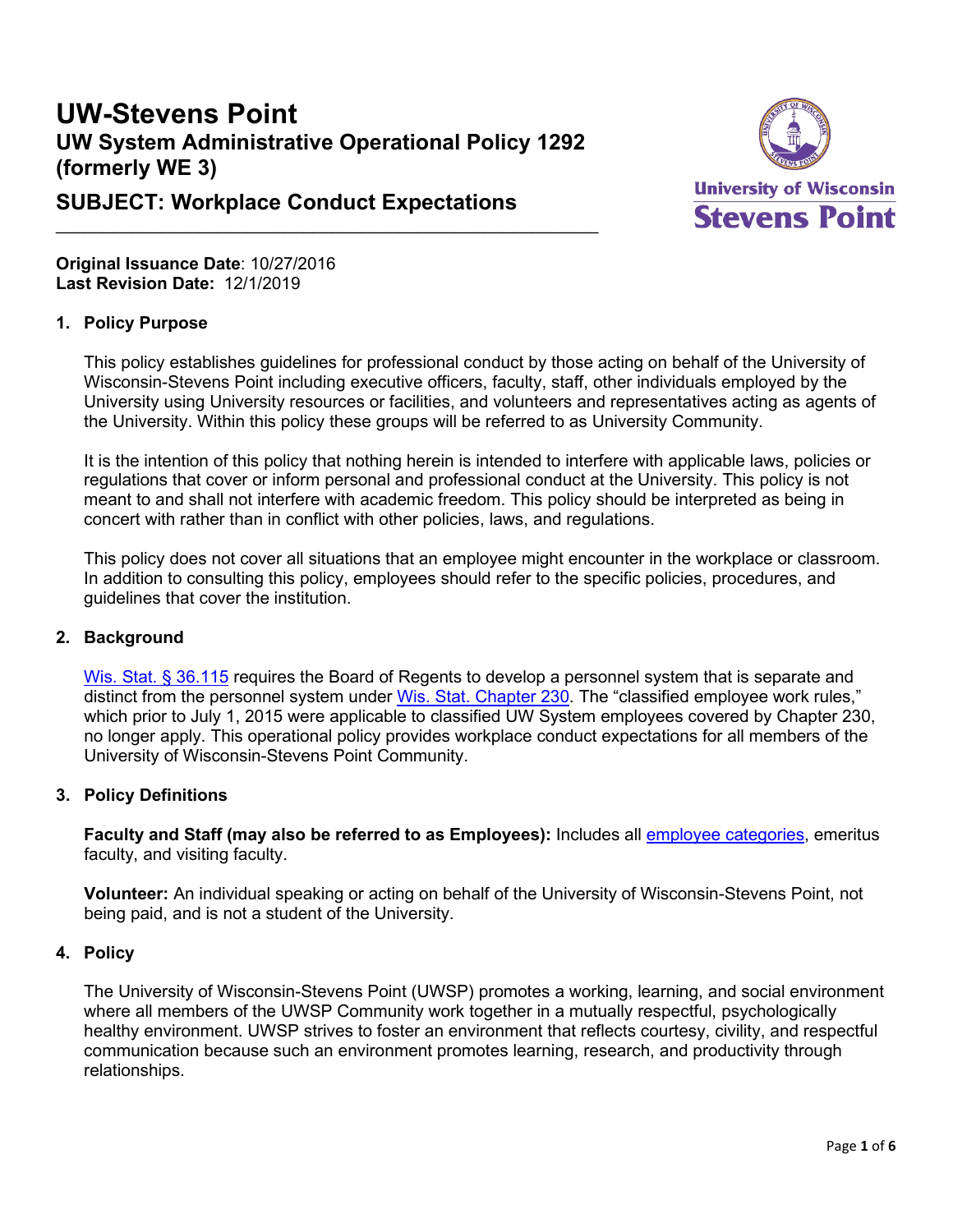## **A. UWSP Values:**

In addition to our primary value of education, we also value:

- Community engagement
- Critical thinking
- Diversity and inclusivity
- Lifelong learning
- Professional preparation
- Research, scholarly and creative activity
- Student-centered environment
- Sustainable management of natural resources and other resources

### **B. Cornerstones of a Respectful Campus**

The commitment to a respectful campus calls for promotion of an environment where the following are upheld:

All individuals have important contributions to make toward the overall success of the University's mission.

- UWSP's mission is best carried out in an atmosphere where individuals at all levels and in all units value each other and treat each other with respect;
- Individuals in positions of authority serve as role models in the promotion of a respectful campus. Promoting courtesy, civility, and respectful communication is consistent with the responsibility of leadership;
- Individuals at all levels are allowed to discuss issues of concern in an open and honest manner, without fear of reprisal or retaliation from individuals above or below them in the University's hierarchy. At the same time, the right to address issues of concern does not grant individuals license to make untrue allegations, unduly inflammatory statements or unduly personal attacks, or to harass others, to violate confidentiality requirements, or engage in other conduct that violates the law or University policy.

#### **Behavior expectations:**

Described below are behavior expectations for conduct of UWSP Community. These expectations include and add to the expectations from UW System. These expectations do not preclude a department, or a work unit from establishing additional rules that are necessary for the effective operation of that institution, department, or work unit.

- **i. Be Fair and Respectful to Others –** Be courteous and respectful in interactions with students, other employees, members of the general public or any other individual when acting on behalf of the University.
	- Respect the rights of others to be free of bullying, harassment, illegal discriminations, threats, violence, intentional physical harm or intimidation in the workplace, and intentional or personally directed abusive language in the workplace;
	- Provide equal access to programs, facilities, and employment;
	- Treat others with fairness and impartiality;
	- Promote conflict resolution:
	- Respect others' personal property.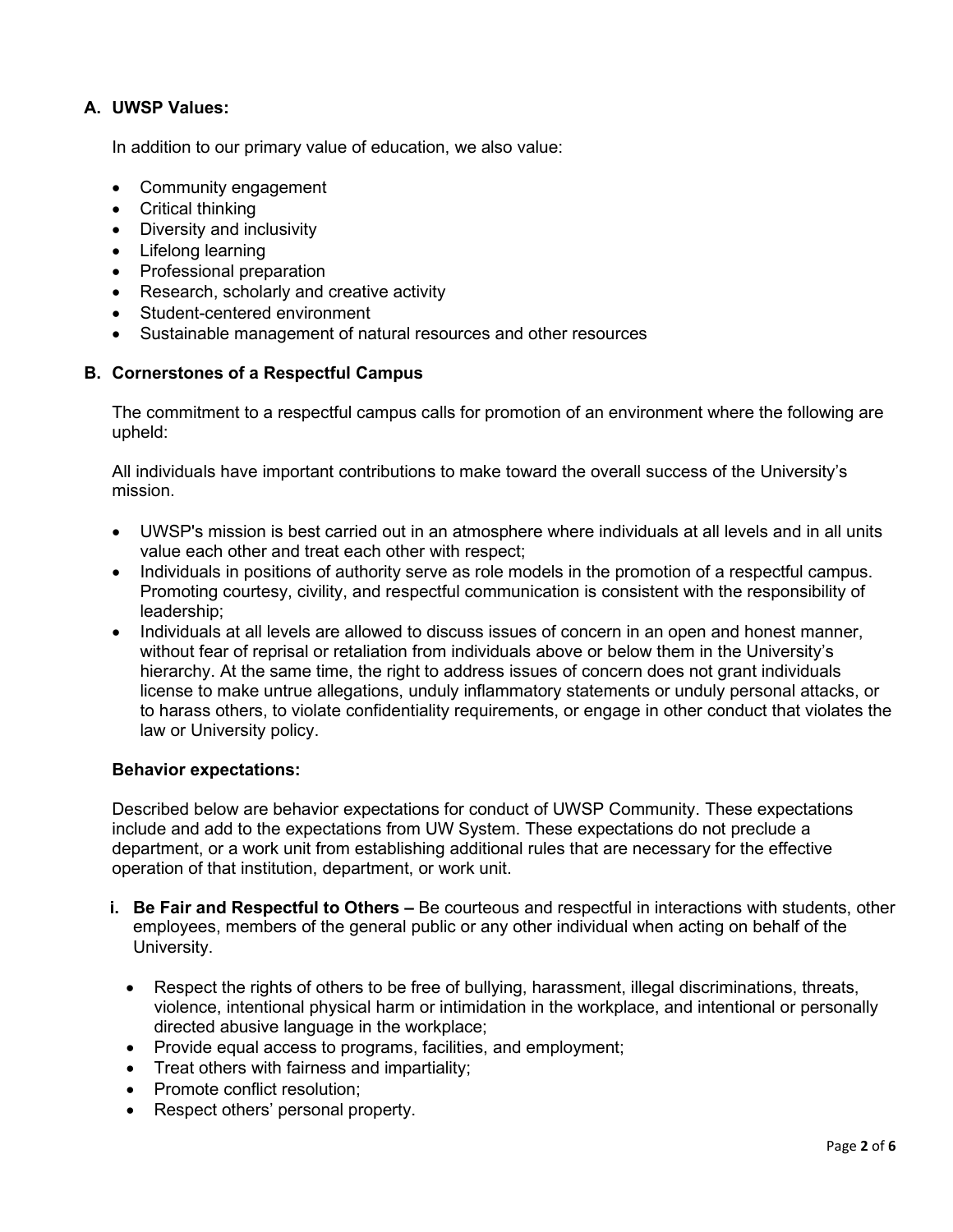- $\circ$  Borrowing, taking possession, or removing property that belongs to other individuals without the owner's permission is inappropriate.
- **ii. Protect and Preserve University Resources –** Use University property, equipment, finances, materials, information technology, electronic and other systems and other resources for legitimate University purposes.
	- Promote efficient operations and prevent waste and abuse;
	- Ensure any postings or removal of postings, notices, or signs is authorized by the correct authority department;
	- Use care in guarding University keys and abide by established property policies;
	- Respect the use and security of University buildings and property and abide by established policies regarding access;
	- Conduct personal business and solicitation (including political solicitation) unrelated to a UWSP position on personal time (not while acting on behalf of UWSP).
- **iii. Act Ethically and with Integrity –** Act according to the highest ethical and professional standards of conduct.
	- Carry out assignments, instructions, duties and responsibilities as set forth in position descriptions and as directed by those with authority to assign work;
		- $\circ$  Requests to perform an action that is unethical, illegal, or goes against an institutional policy should be reported to your department head or Human Resources;
	- Be timely and meet attendance expectations;
	- o Follow departmental notification procedures for planned and unplanned time away from work;
	- Be personally accountable for individual actions;
	- Fulfill obligations owed to students, clients, and colleagues;
	- Create, provide, and maintain truthful, accurate, and complete information and records for the institution or to other state agencies;
		- o Follow all record retention requirements and regulations;
	- Use and possess uniforms, identification cards, badges, and permits in accordance with institutional and system policies and all laws and regulations.
- **iv. Contribute to a Healthy and Safe Workplace –** Promote and follow all health and safety policies. It is the responsibility of all members of the University Community to ensure a safe, secure, and healthy environment for all.
	- Dangerous weapons are not allowed on UWSP property except as permitted by UWSP policies;
	- Illegal drugs are not allowed on any UWSP property;
	- The use of alcohol on UWSP property is limited to those areas where allowed by law;
	- Any use of alcohol must be done in a lawful, responsible, and ethical manner.
- **v. Promote a Culture of Compliance –** Commit to meeting legal requirements and foster ethical and lawful conduct.
	- Learn and follow all applicable laws, regulations and UWSP and UW System policies and procedures;
	- Protect the security, integrity and confidentiality of University information and records where appropriate and required by law;
	- Be proactive to prevent and detect any compliance violations;
	- Report suspected violations.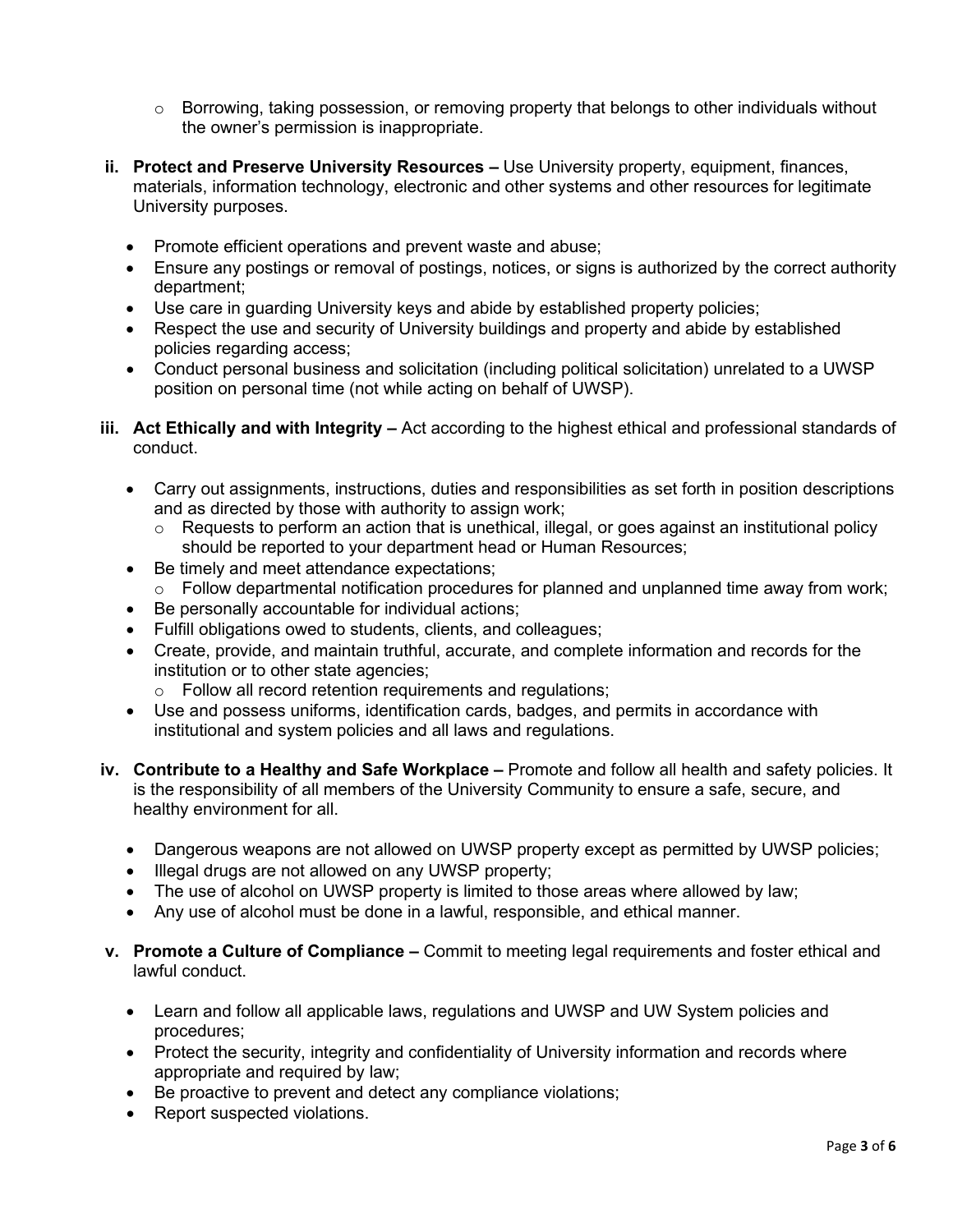- **vi. Additional Behavioral Expectations for Individuals in a Leadership Role –** Individuals who manage or supervise another individual's work have additional responsibilities to foster and support UWSP values and expectations.
	- Lead by example, by behaving legally and ethically at all times;
	- Create and foster an environment free of bullying, harassment, discrimination, and retaliation;
	- Know the rules that apply in the areas of our operations and anticipate questions that might arise;
	- Work proactively and on an ongoing basis to ensure faculty and staff are trained and well-versed regarding the rules that apply to their jobs;
	- Foster an environment where individuals are comfortable coming to you with compliance and ethical questions and concerns;
	- Work collaboratively with employees to resolve concerns thoroughly, confidentially, to the best of your ability, and within the boundaries of your authority;
	- Report behaviors of bullying, harassment, and discrimination to Human Resources;
	- Direct employee relations matters that you are not able to resolve to Human Resources;
	- Notify Human Resources of potentially significant compliance matters.

#### <span id="page-3-0"></span>**C. Reporting**

Faculty and staff members are encouraged to speak first with their direct supervisor, department chair, or department head about questions or concerns. Volunteers are encouraged to report concerns to an individual employed by the University. If a faculty, staff member, or volunteer is not comfortable speaking with one or more of those individuals, or they have already done so and the question or concern has not been addressed, they should contact Human Resources at 715-346-2606. Questions about the reporting process or concerns about confidentiality should be addressed to Human Resources.

#### **5. Campus Free of Bullying**

The University is committed to providing an environment free of bullying in all of its forms to support the University's mission, vision, and values. Bullying is unacceptable in all working, learning, and service interactions.

#### **A. Bullying Definitions:**

**Bullying** is unwanted aggressive behavior(s) that involves a real or perceived power imbalance. The behavior(s) undermines an individual or group through persistently negative verbal or psychological abuse. The behavior(s) typically contain(s) an element of vindictiveness and **is calculated to threaten, undermine, patronize, humiliate, intimidate, or demean the recipient.** Bullying can adversely affect dignity, health, and productivity. Bullying may be a form of harassment and may lead to a hostile work environment.

Bullying can include, but is not limited to:

#### • **Nonverbal Communication**

- o Gestures (e.g. mimicking, threatening, patronizing)
- o Invading personal space after being asked to move or step away

#### • **Verbal Communication**

- o Abusive language (e.g. screaming, shouting, swearing)
- o Ridiculing, insulting, or teasing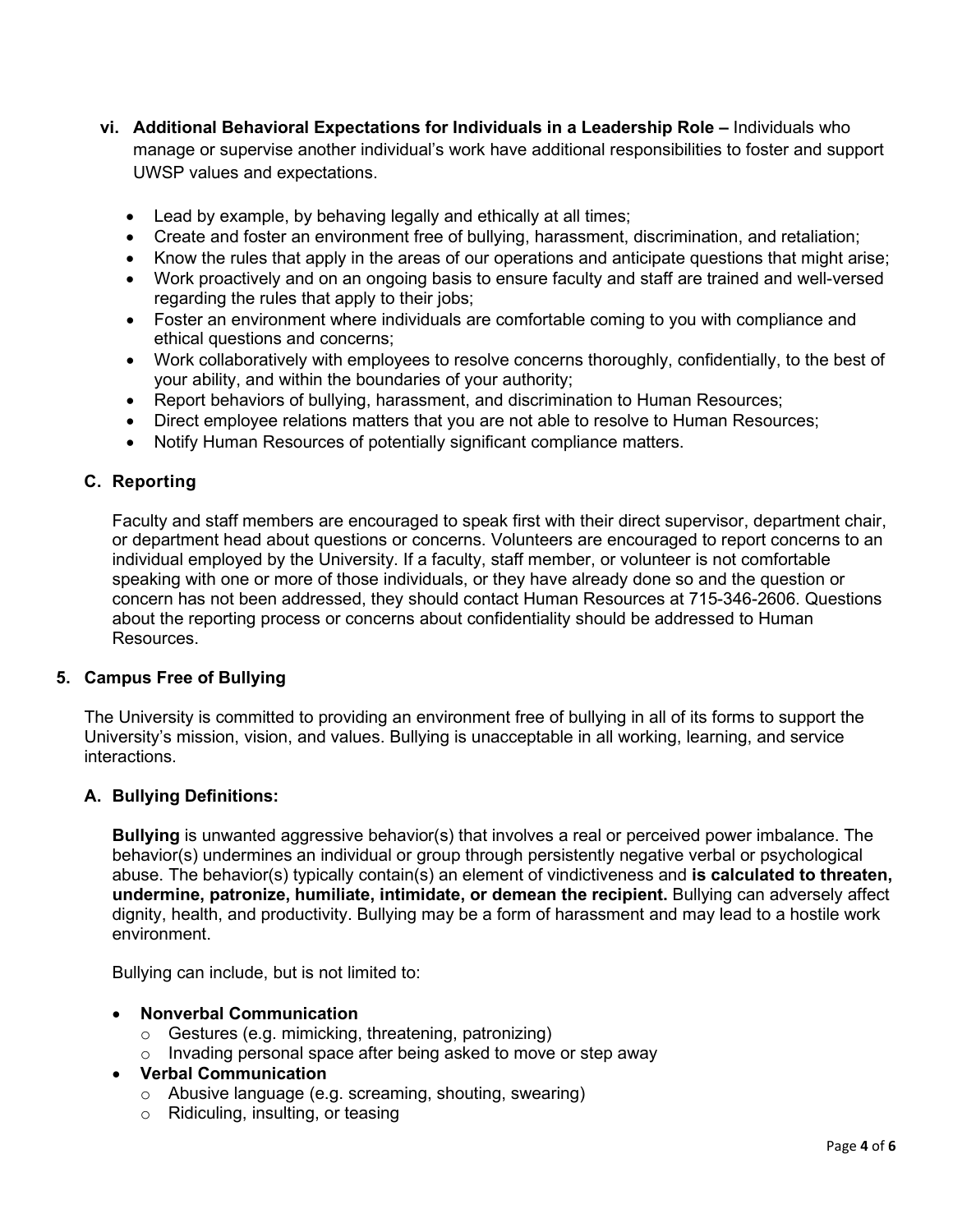- o Spreading rumor or innuendo
- o Trivializing of work and achievements
- o Practical jokes
- o Belittling or disregarding opinions or suggestions
- **Manipulating the Work Environment**
	- o Excessive and or unreasonable demands
	- o Sabotaging another individual's work
	- $\circ$  Encouraging others to "turn on" individual(s)
	- $\circ$  Isolating or exclusion of individual(s)
	- o Blaming others for mistakes
	- o Excessive supervision (unwarranted by performance of individual)
	- $\circ$  Making threats, either explicit or implicit to the security of a person's job, position, or personal well-being
- **Physical Actions**
	- $\circ$  Assault or threat of physical assault (e.g. pushing, shoving, kicking, poking, tripping)
	- $\circ$  Damage to an individual's work product, area, or property or personal property

A few other definitions to explain and identify bullying:

- **Cyberbullying** is the use of electronic devices to convey a message in any format (i.e. text, image, audio, video, etc.) to bully individual(s) under the perpetrator's true or false identity;
- **Mobbing** is bullying behavior carried out by a group rather than by an individual;
- **Anonymous bullying** consists of withholding or disguising identity while treating an individual in a malicious manner, sending insulting or threatening anonymous messages, placing objectionable objects among an individual's belongings, leaving degrading written or pictorial material about an individual where others can see.

**Bullying is not** about occasional differences of opinion, conflicts and problems in workplace relationships as these may be part of working life. It is not bullying behavior for a supervisor to note an employee's poor job performance and potential consequences within the framework of University policies and procedures, or for a professor or academic program director to advise a student of unsatisfactory academic work and the potential for course failure or dismissal from the program if uncorrected.

#### **B. Report Bullying:**

A student who believes they have been the subject of bullying, or any individual who believes a student has engaged in bullying behavior should report the behavior to the Office of the Dean of Students at 715-346-2611 or in person at Old Main, Room 212. A concern may also be reported by filling out an online report at [http://www.uwsp.edu/dos/Pages/Anonymous-Report.aspx.](http://www.uwsp.edu/dos/Pages/Anonymous-Report.aspx) The individual should select the reporting method they are most comfortable with and that is most appropriate to the situation. If the alleged perpetrator of the bullying behavior is faculty, staff, or a volunteer, the report will be shared with Human Resources. For more information regarding student conduct, see the [Student Handbook.](https://www.uwsp.edu/dos/Pages/handbook.aspx)

A faculty, staff member, or volunteer who believes they have been the subject of bullying, or believes a faculty, staff member, or volunteer has engaged in bullying behavior, please reference section [Reporting \(4. C\)](#page-3-0) within this policy.